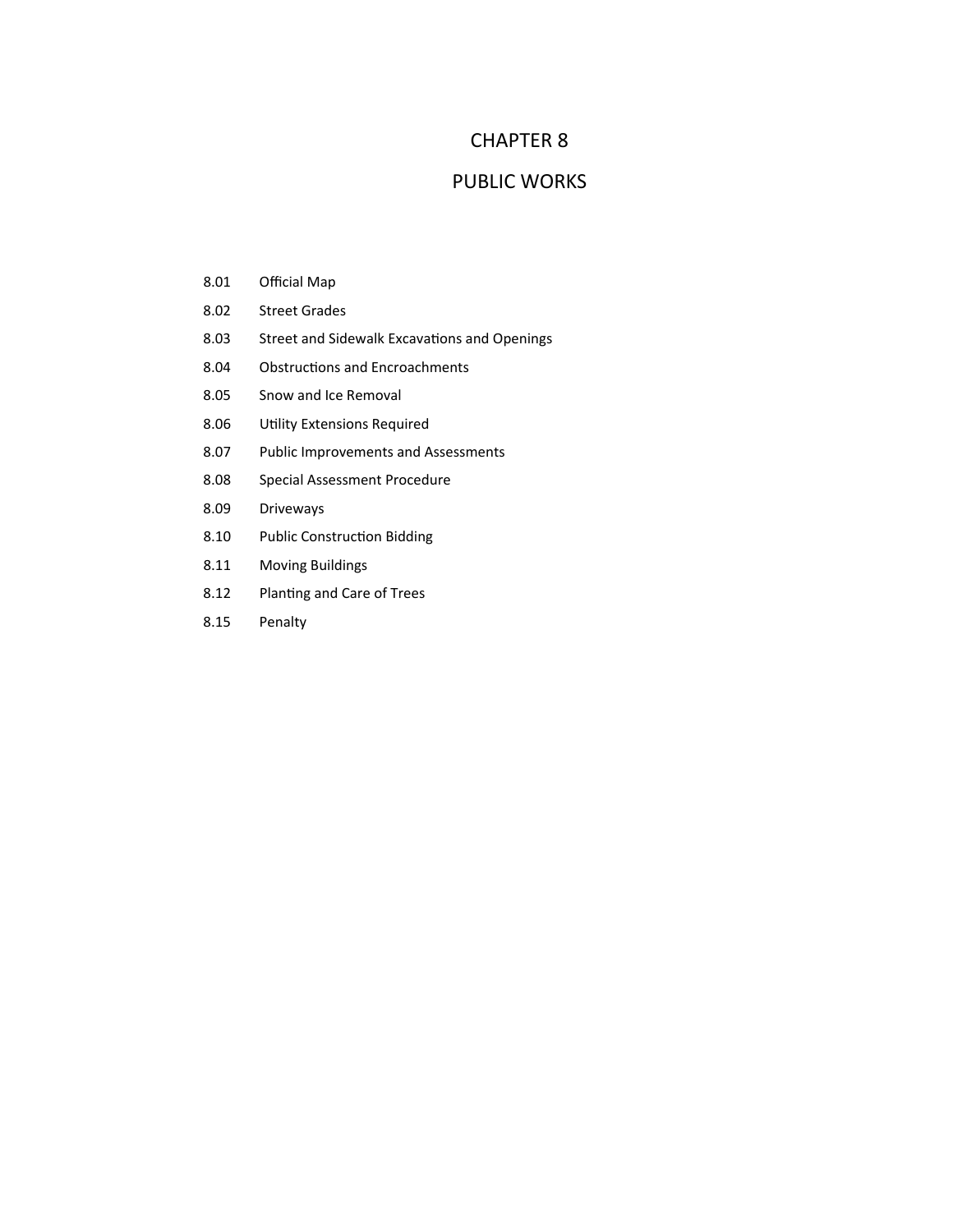**8.01 OFFICIAL MAP.**  (1) ADOPTED. Pursuant to §62.23(6), Wis. Stats., the Official Map of the Village adopted June 11, 2002, is hereby adopted by reference. The official Map and amendments thereto shall be kept in the office of the Clerk and recorded as required by law.

- (2) AMENDMENTS TO OFFICIAL MAP.
- (3) ANNEXATIONS TO VILLAGE.

 **8.02 STREET GRADES**.(1) ESTABLISHMENT. The grade of all streets and alleys shall be established or reviewed by the Director of Public Works and approved by the Village Board. No street or alley shall be worked or sidewalk constructed until the grade thereof is established.

 (2) ALTERATION OF GRADE PROHIBITED. No person shall alter the grade of any street, alley , sidewalk or public ground, or any part there of, in the Village unless authorized or instructed to do so by the Village Board or the Director of Public Works. All such alterations of grade shall be recorded in the Office of the Clerk.

 **8.03 STREET AND SIDEWALK EXCAVATIONS AND OPENINGS.** (1) PERMIT REQUIRED. No person shall, without first obtaining a permit from the Director of Public Works, make any opening in any street, alley, sidewalk or any public way within the Village. No permit shall be granted when the ground is frozen unless the Director determines such opening is necessary.

(2) APPLICATION. Application for a permit shall be made on a form supplied by the Director of Public Works. The application shall be accompanied by a signed agreement to save the Village harmless from any liability arising from the work or activity covered by the permit, the fee provided in sub. (3) below and a written description of the work, including a sketch designating the trench location.

(3) FEE. The permit fee shall be as provided in the Fee Schedule on file in the office of the Clerk.

(4) INSURANCE. A certificate of insurance evidencing that the applicant has in force and will maintain during the term of the permit public liability insurance of not less than \$500,000 for any one person, \$1,000,000 for any one accident and \$50,000 for property damage.

(5) REQUIREMENTS FOR THE PROTECTION OF THE PUBLIC. Every permittee shall enclose each opening which he may make in the streets or public ways of the Village with sufficient barricades and barricade lights in order to warn the traveling public.

(6) EXCAVATION, REFILLING AND REPAVING REQUIREMENTS. The permittee shall comply with all Public Works Committee rules and regulations governing excavation, refilling and repaving and shall be responsible for any costs incurred by the Village. The permittee shall make a determination whether or not sheathing and bracing shall be required. Any damage to curbs and gutters, grass covered terraces and sidewalks shall be restored. The permittee shall notify the Director of Public Works when repaving has been completed. In the event settling occurs within one year of the completion of the project, the permittee shall be responsible for restoring the street.

 (7) EMERGENCY EXCAVATIONS AUTHORIZED. In the event of an emergency, any person owning or controlling any sewer, conduit or utility in or under any street may take immediate proper emergency measures to remedy dangerous conditions for the protection of property, life, health or safety without obtaining an excavation permit; provided that such person shall immediately notify the Director of Public Works and shall apply for an excavation permit not later than the end of the next succeeding business day.

(8) VILLAGE WORK EXCLUDED. The provisions of this section shall not apply to excavation work done by Village employees or contractors performing work under contract with the Village necessitating excavation in Village streets.

 **8.04 OBSTRUCTIONS AND ENCROACHMENTS.** (1) PROHIBITED. (a) No person shall encroach upon or in any way obstruct or encumber any street, alley, sidewalk, public grounds or land dedicated to public use, or any part there of, or permit such encroachment or encumbrance to be placed or remain on any public way adjoining the premises of which he is the owner or occupant, except as provided in sub. (2) below.

- (b) No person shall rake leaves onto a Village Street.
- (c) No person shall cause the obstruction of the free flow of water in any gutter, ditch or swale

(d) No downspout from any building shall terminate on or upon, or be placed in such position so that water shall flow back or over, any public sidewalk in the Village. Where the eaves of any building extend over or are so constructed that water may fall therefrom or run back upon any public sidewalk, such eaves shall be so protected. The owner of any building on which any spouts or the eaves thereof shall be maintained contrary to this paragraph shall be subject to a penalty as provided in this Code.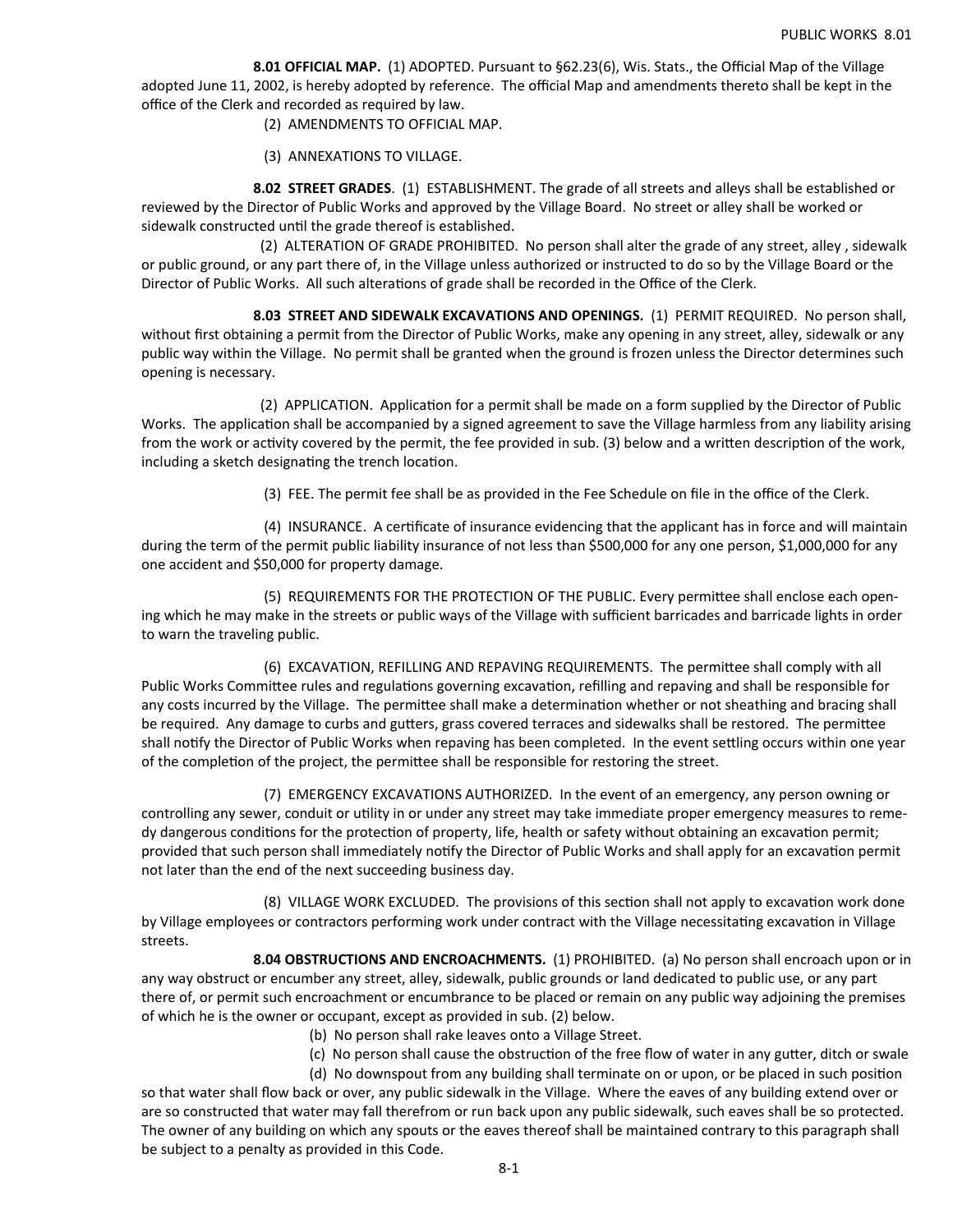(2) EXCEPTIONS. The prohibition of sub. (1) above shall not apply to the following: (a) Signs or clocks attached to buildings which project not more than 6 feet from the face of such building and which do not extend below any point 10 feet above the sidewalk, street and alley.

(b) Awnings which do not extend below any point 7 feet above the sidewalk, street or alley.

(c) Public uƟlity encroachments authorized by the Village.

(d) Goods, wares and merchandise which do not extend more than 3 feet on a sidewalk.

(e) Building materials when placed upon the street, alley or sidewalk upon conditions pre-

scribed by the Public Works Committee. It may require such materials to be protected by barricades or proper lights. (f) Excavations and openings permitted under sec. 8.03 of this chapter.

 **8.05 SNOW AND ICE REMOVAL.** (1) SNOW AND ICE REMOVAL. (a) *Village Responsibility.* The Village shall be responsible for initial snow removal on all Village sidewalks when the streets are plowed by Public Works. The Village shall not be responsible for additional snow removal nor for ice removal or for any injuries resulting from failure to remove ice or sleet.

 (b) *Owners' Responsibility.* The owner, occupant or person in charge of each and every building or structure or unoccupied lot in the Village fronting or abutting any street shall cause the sidewalk to remain clean, if it is a sidewalk installed or maintained in a location designated by the Village Board, in front of or adjoining each such home, building or unoccupied lot, as the case may be, of snow or ice to the width of such sidewalk. The owner shall cause the same to be kept clear from ice and snow, provided that when the ice has formed on the sidewalk so that it cannot be immediately removed, the persons herein referred to shall keep the same sprinkled with salt, sawdust or sand.

 (2) DEPOSIT IN STREET PROHIBITED. No person shall deposit, or cause to be deposited, any snow or ice taken and removed from his premises or elsewhere upon any sidewalk, alley, parkway, public place or street in the Village. Snow shall not be piled at or near intersections so as to obstruct the view of pedestrians or operators of motor vehicles.

(3) REMOVAL BY VILLAGE. The failure to remove or the depositing of any snow or ice upon any sidewalk, alley or street of the Village contrary to provisions of this section shall be and is declared to be a nuisance and, in addition to the penalty provided for violation of this section, the Village may summarily remove any snow so deposited and cause the cost of said removal to be charged to the owner of the property from which said snow or ice has been removed. If not paid within 30 days, such charge shall be extended upon the current or next tax roll as a charge for current services, as provided in §66.0627, Wis. Stats.

8.06 UTILITY EXTENSIONS REQUIRED. All utilities and sewer and water mains and service laterals to the abutting property shall be installed before any street is permanently surfaced or resurfaced.

**8.07 PUBLIC IMPROVEMENTS AND ASSESSMENTS.** (1) GENERAL APPLICATION. (a) The installation of any public improvement shall be an exercise of the police power of the Village, as may from time to time be determined by the Village Board, and the property served shall be assessed pursuant to the provisions of §§66.0703 and 66.0701, Wis. Stats.

 (b) The total cost of any public improvement to be paid in whole or in part by special assessment shall include the direct and indirect costs reasonable attributable thereto including, but not limited to, materials, supplies, label equipment, site preparation and restoration, damages occasioned by the public improvement, interest on bonds or notes issued in anticipation of the collection of assessments, and a reasonable charge for engineering, legal and administrative costs.

 (c) The total assessment for any public improvement shall be based upon the total cost, as defined in par. (b) above, and shall be apportioned among the individual parcels benefited on a fair and equitable basis.

 (2) SEWER AND WATER MAINS. (a) All sewer and water main extensions shall be constructed by the Village, or b y a developer as required under ch. 19 of this Code, in accordance with specifications established by the Village Board.

 (b) Special assessments for all sewer and water main extensions shall be levied at 100% of the total cost of construction.

 (3) STREETS. (a) Street shall be constructed by the Village, or by a developer as required under ch. 19 of this Code, in accordance with specifications established by the Village Board.

 (b) Except as provided in ch. 19 of this Code, the cost of all streets shall be borne by the Village.

(4) CURB AND GUTTER. (a) Curb and gutter shall be located in such places and at such grades designated by the Village Board and shall be constructed by the Village, or by a developer as required under ch. 19 of this Code, in accordance with specifications established by the Village Board.

(b) Special assessments for all new curb and gutter shall be levied at 100% of the total cost. The cost of replacement curb and gutter shall be borne by the Village.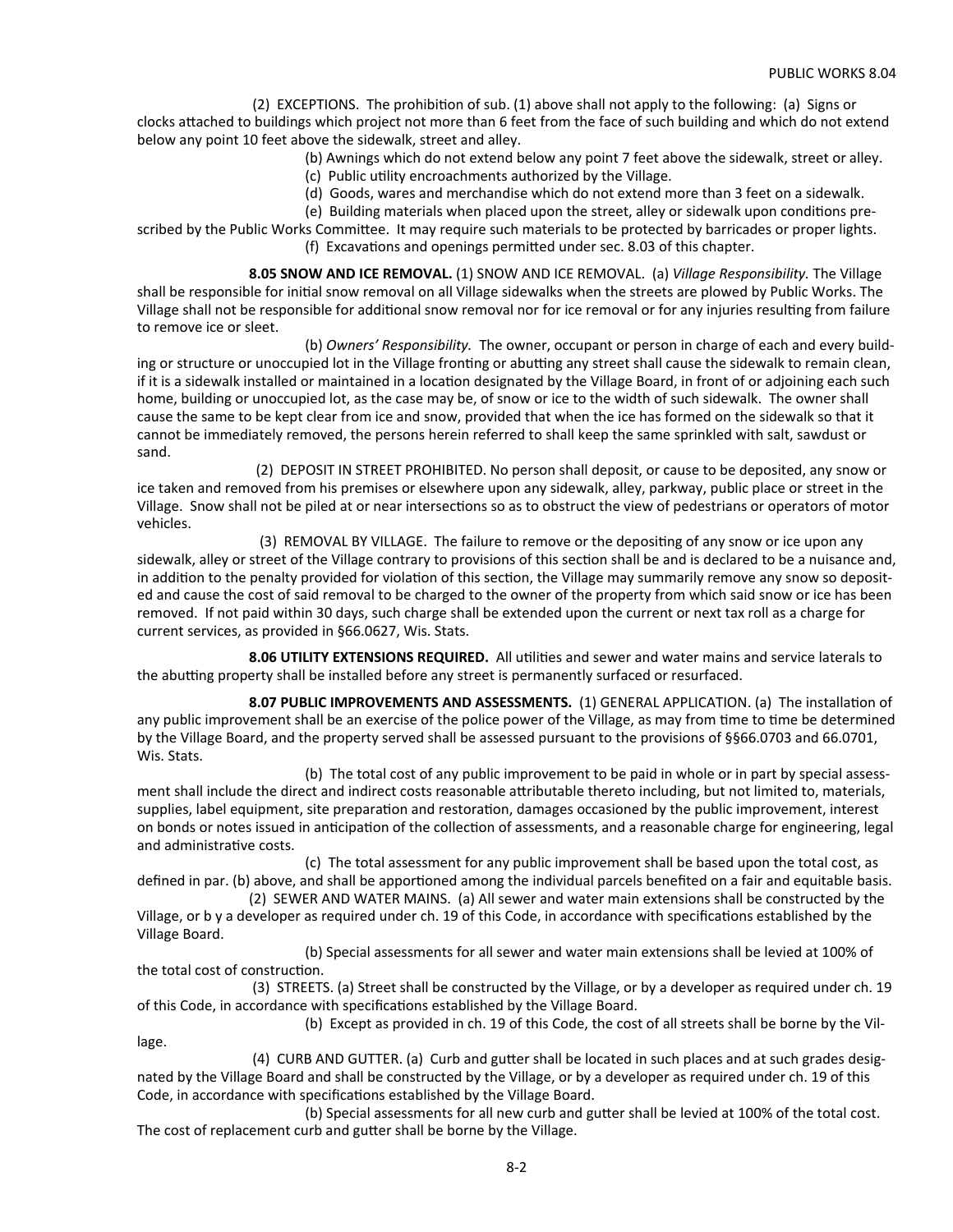(c) The installation of curb and gutter shall be waived where rural road sections have been approved by the Planning Commission.

## **Rural Road DesignaƟons:**

Spruce Street—Lake Avenue to Benson Road Birch Street—Benson Road to East village Boundary Ash Street—Lake Avenue to East Village Boundary Lake Avenue—Ash Street To Coon Avenue Short Street—All Industrial Way W—to new sewer plant Peake Avenue—All Third Avenue—Oak Street To Birch Street Birch Street—Third Avenue to County W Ash Street—Second Avenue to East Village Boundary

 (5) SIDEWALKS. (a) The sidewalk shall be located in such places and at such grades as designated by the Village Board and shall be constructed in accordance with standards established by the Village Board.

 (b) If it is determined that there will be a special assessment for new sidewalks the assessment shall be levied at 100% of the total cost. The cost of replacement sidewalk shall be borne by the Village.

 **8.08 SPECIAL ASSESSMENT PROCEDURE.** (1) ALTERNATE METHOD SELECTED. As provided in §66.0701, Wis. Stats., in addition to other methods provided by law, special assessments for any public work or improvement may be levied by alternate methods. The Village Board hereby elects to levy such special assessments as provided in this section.

 (2) PRELIMINARY RESOLUTION. Whenever the Village Board shall determine that any public work or improvement shall be financed in whole or in part by special assessments levied under this section, it shall adopt a preliminary resolution setting forth the following:

 (a) Its intent to exercise it police powers for the purpose of levying special assessments for the state municipal purpose.

(b) The limits of the proposed assessment district.

(c) The time, either before or after completion of the work or improvement, when the amount of such assessments shall be determined and levied.

 (d) The number of installments in which the special assessments may be paid, or that the number of installments shall be determined after the public hearing required by sub. (4) below, and shall be included in the final resolution.

 (e) The rate of interest to be charged on the unpaid installments or that the rate of interest will be determined after the public hearing required by sub (4) below, and will be included in the final resolution.

(f) The Director of Public Works shall prepare a report as required by sub. (3) below.

 (3) REPORT OF DIRECTOR OF PUBLIC WORKS. Whenever the Village Board, by preliminary resolution, directs the Director of Public Works or Village engineer to prepare a report, the Director shall prepare a report consisting of the following:

(a) Preliminary or final plans and specifications for the public work.

(b) An estimate of the entire cost of the proposed work or improvement, except that when the Village Board determined the preliminary resolution that the hearing on such assessments shall be held subsequent to the completion of the work or improvement, the report shall contain a statement of the final cost of the work service or improvement in lieu of an estimate of such costs.

(c) A schedule of the proposed assessments.

 (d) A statement that each property against which the assessments are proposed has been inspected and is benefited, setting forth the basis for such benefit.

(e) Upon completion of the report, the Director of Public Works or engineer shall file a copy of the report with the Clerk.

 (4) INCORPORATION OF STATUTORY PROVISIONS. The provisions of §66.0703, Wis. Stats., including those related to notice, hearing and the adoption of a final resolution shall, to the extent not inconsistent with this section, apply to special assessments levied under this section.

(5) LIEN. Every special assessment levied under this section shall be a lien against the property assessed from the date of the final resolution of the Village Board determining the amount of such levy.

 **8.09 DRIVEWAYS.** (1) PERMIT REQUIRED. No person shall construct or enlarge any driveway onto a Village street without first obtaining a driveway permit from the Director of Public Works. The applicant for a driveway permit shall file the application together with a fee of \$5 with the Director and furnish a drawing designating his property lines, the location and width of the proposed driveway and the location of any driveway and street intersection within 150 feet of the proposed driveway.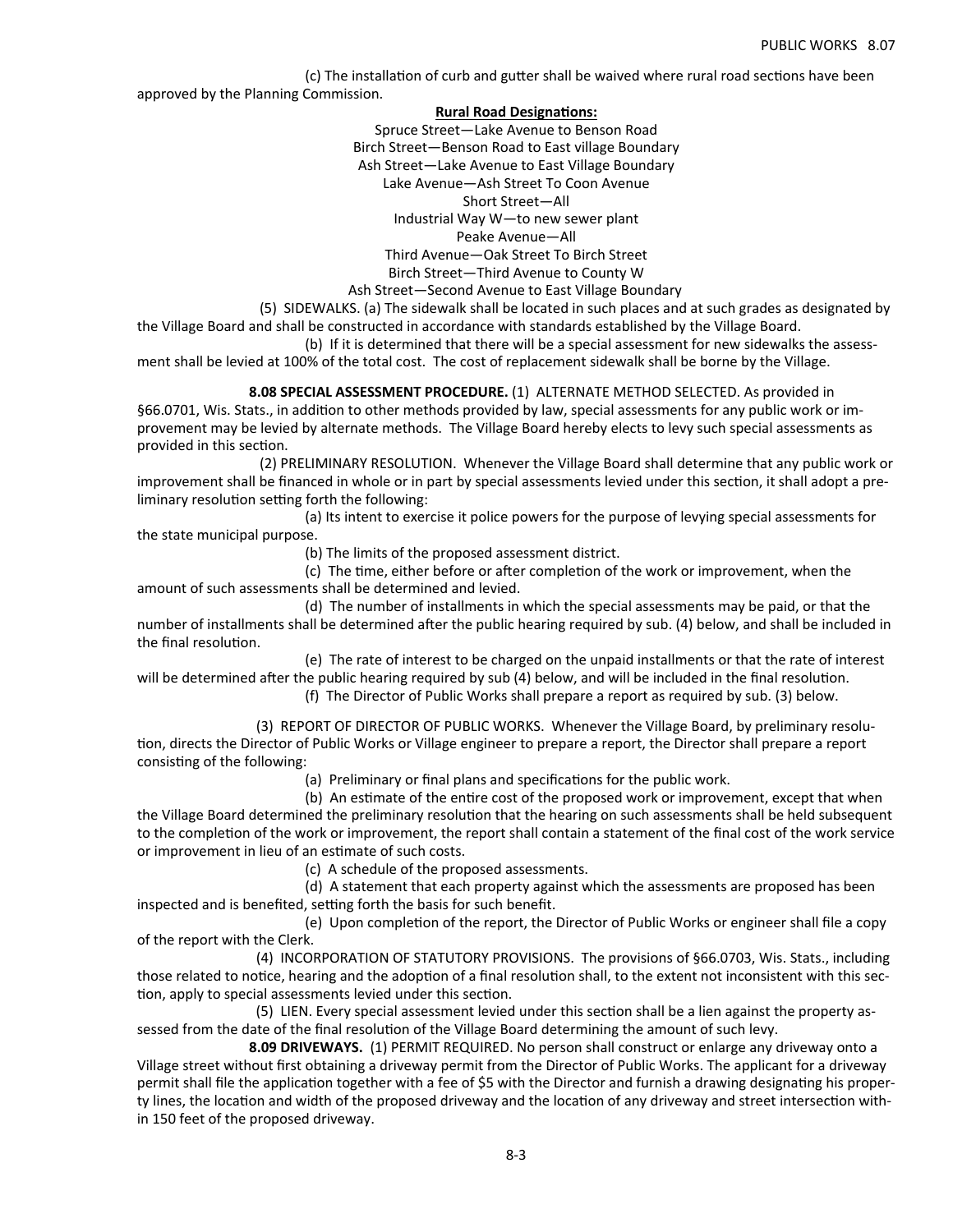(2) SPECIFICATIONS FOR DRIVEWAY CONSTRUCTION. (a) *Width.* No driveway shall exceed 30 feet in width for residential and 42 feet for nonresidenial at the outer or street edge of the sidewalk unless approved by the Village Board.

(b) *Interference with Intersections Prohibited*. At street intersections, a driveway shalln ot provide direct ingress or egress to or from the street intersection area and shall not occupy areas of the roadway deemed necessary by the Village Board for effective traffic control or for highway signs or signals. All applications providing for location of a driveway within 50 feet of an intersection in residential districts and 150 feet in commercial and industrial districts shall be submitted to the Village Board. The Board shall approve or disapprove the granting of the permit upon determining whether or not such driveway would be detrimental to traffic control and safety.

 (c)  *Interference with Street Prohibited.* No driveway apron shall extend out into the street farther than the face of the curb or roadway surface.

(d) *Other Driveways.* No driveway shall be located within 10 feet of another driveway.

 (e) *Number of Driveways Limited.* No more than one driveway shall be constructed for any residential lot or premises without the approval of the Village Board.

 (f) *Workmanship and Materials.* All driveway entrances and approaches which are constructed across sidewalks shall be paved in accordance with the requirements for sidewalk construction in sec. 8.07(5) of this chapter. When curb or gutter is removed, the new connection shall be of equivalent acceptable material and curb returns shall be provided or restored in a neat workmanlike manner. Driveway surfaces shall connect with the street pavement and sidewalk in a neat workmanlike manner.

 (3) CULVERTS REQUIRED. The Public Works Director shall determine if a culvert shall be required and the length and diameter there of in conjunction with any driveway construction. The property owner shall be responsible for the cost of the culvert and installation.

8.10 PUBLIC CONSTRUCTION BIDDING. (1) GENERAL. All Village public construction contracts shall be let in accordance with §62.15, Wis. Stats.

**8.11 MOVING BUILDINGS.** (1) PERMIT REQUIRED. No person shall move any building or mobile home into or within the Village without a permit from the Director of Public Works and zoning permit from the Zoning Administrator upon 30 days' notice.

(2) APPLICATION. Application for a permit shall be made on a form provided by the Zoning Administrator.

 (3) PERMIT FEE. For any building that is moved by use of heavy moving trucks or rollers, the fee shall be \$100. For any building that is moved by the use of common carrier trucks or skids, the fee shall be \$10.

 (4) BOND REQUIRED. Before a permit is issued, the mover must give a bond in the amount of \$10,000 with good and sufficient sureties to be approved by the Village Attorney conditioned that the mover shall save the Village harmless from any liability arising out of the move and shall restore any street damaged by the move. This provision may be waived for small buildings.

 (5) INSURANCE REQUIRED. Before a moving permit shall be issued, the applicant shall submit to the Clerk a certificate of insurance evidencing that the applicant has in force and will maintain during the term of the permit public liability insurance of not less than \$500,000 for any one person, \$1,000,000 for any one accident and \$50,000 for property damage.

(6) NOTICE TO UTILITIES. Prior to the issuance of said permit, the owner or mover shall certify that he has notified all public utilites whose lines or poles may be interfered with during the movement of the building. Such utilites shall take whatever steps are necessary to permit the building to be moved without damage to its lines and poles and may charge the permittee the cost thereof.

(7) INSPECTION AND REPAIR OF STREETS AND HIGHWAYS. Every permittee shall, within one day after reaching his destination, report that fact to the Director of Public Works. The Director shall thereupon inspect the streets and highways over which said building has been moved and ascertain their condition. If the moving of said building has caused any damage to the streets or highways, the house mover shall forthwith place them in as good condition as they were before the permit was granted. Upon failure of the house mover to do so within 10 days thereafter to the satisfaction of the Public Works Committee, the Village shall repair the damage done to such streets and highways and hold the sureties of the bond given by the house mover responsible for the payment of the same.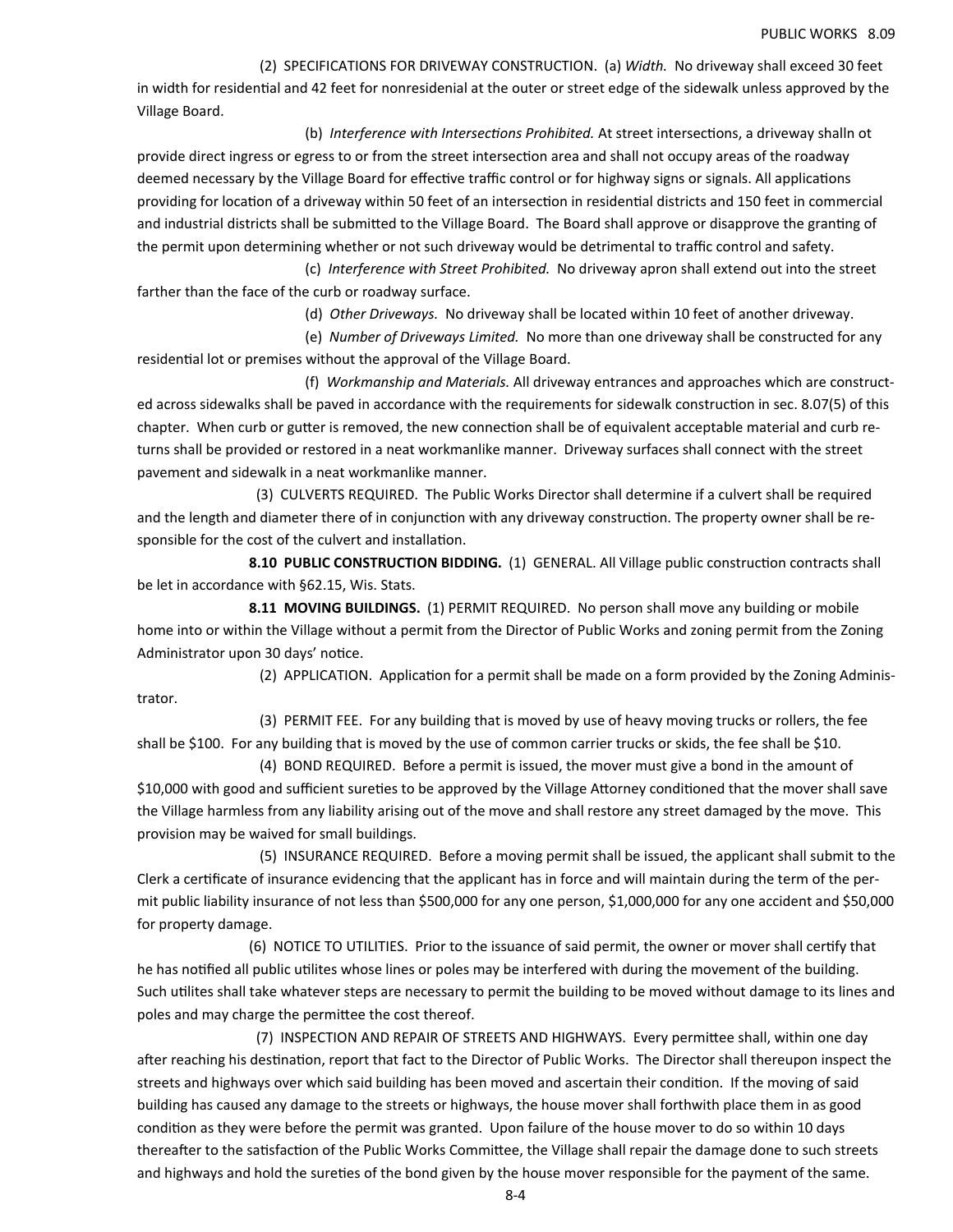**8.12 PLANTING AND CARE OF TREES.** (1) PURPOSE STATEMENT. It is the policy of the village of Frederic to regulate and control the planting, pruning, removal, maintenance and protection of trees and shrubs in or upon all public and terrace areas of the Village of Frederic, to eliminate and guard against dangerous conditions which may result in injury to persons using the streets, sidewalks or other public areas; to promote and enhance the beauty and general welfare of the Village; to prohibit the undesirable and unsafe planting, removal, treatment and maintnenace of trees and shrubs locatred in public areas; and to guard all trees and shrubs, both public and private, within the Village against the spread of disease, insects and pests.

(2) AUTHORITY AND POWER. (a) *Control over Public Property.* 

 1. The Director of Public Works, under the control of the Park Board, shall direct the purchase, planting, maintenance, trimming, pruning and removal of all trees and shrubs in any public area of the Village of Frederic. No person shall plant, maintain, prune or remove any tree or shrub on or from any public land without permission form the Village.

 2. The terms "public, property", "public area" and "public land" shall include all land within the Village of Frederic and not privately owned or not controlled by any other political subdivision.

 3. The Park Board shall make due various species of trees and shrubs, with consideration given to length of life, beauty, freedom from disease, care requirements, growth habits, utility future effect of roots on adjacent sidewalks and structures, cleanliness and other pertinent characteristics. Only such species as are approved by the Park Board shall be planted on public lands.

(b) *Control over Private Property.* 

1. Any tree or shrub which overhangs any public land of the village, and which, in the opinion of the Director of Public Works and Park Board , endangers the life, health, safety or property of the public, shall be declared a public nuisance. The owner shall be notified in writing of the existence of the nuisance and given a reasonable time for it s correction or removal. If not corrected, action shall be taken by the village to abate the nuisance, and the cost assessed to the owner.

2. The owner of property abutting upon any street or sidewalk shall trim branches of all trees standing along such street or sidewalk so that the branches shall not obstruct the passage of light from any street light to the adjacent street or sidewalk, and he shall also trim all branches which overhand any street, alley or sidewalk so that there shall be a clear height of fifteen feet (15') above the street and a clear height of ten feet (10') above the sidewalk. The owner shall remove all dead, decayed or broken trees, limbs or branches which overhang any street or sidewalk.

(2) PLANTING. (a) Purpose Statement. The planting, care and protection of the trees within the Village of Frederic is desirable for the purposes of beauty, shade, comfort, noise abatement and economic betterment.

(b) Tree Planting Program. The Director of Public Works shall recommend to the Park Board a program for tree planting, care and protection of trees and shrubs on public areas within the Village.

(c) Planting.

 1. Any person proposing to plant trees or shrubs in public areas shall first have the size and species and variety of trees and shrubs, and the manner of planting submitted to the Village for approval before beginning such work.

2. There shall be a recommended distance of thirty (30') to fifty feet (50') between terrace area trees depending upon the size of the tree and other factors, as determined by the Director of Public Works. Parkway trees shall be planted equal distance between the sidewalk and back of the curb or proposed back of the curb. In terrace areas less than three feet (3') wide, planting will not be permitted. Terrace area trees shall be a minimum of thirty-five feet(35') from an intersection.

3. Evergreen trees shall not be planted in a terrace area.

(d) Unlawfully Planted Trees.

 1. No trees, plants or shrubs shall be planted within any terrace or public area without the authorization and approval of the Park Board, the Director of Public Works and Village Board.